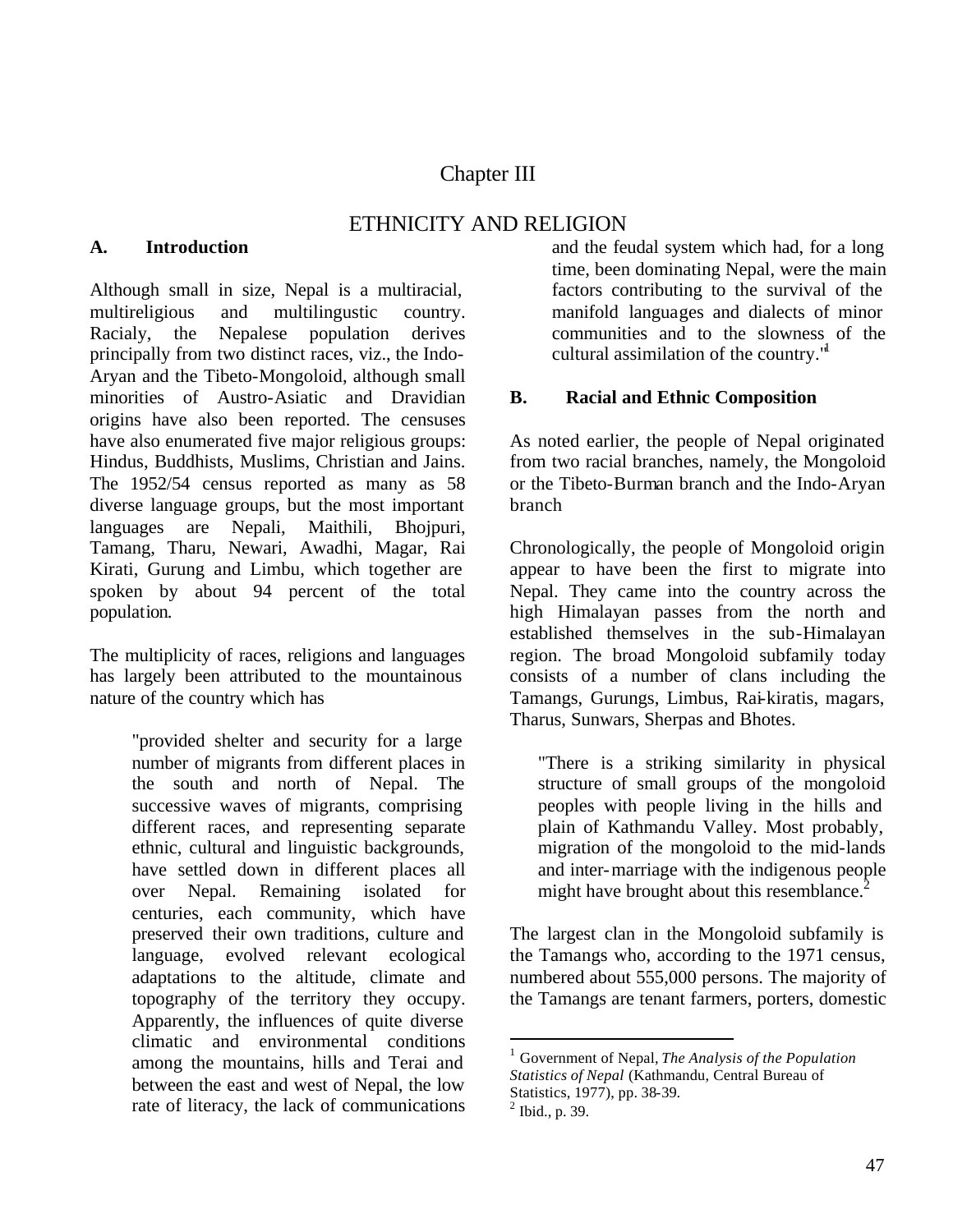servants and woodcutters. The Tharus, who constitute the second largest of the Mongoloid sub-family clans with a population in 1971 of about 496,000 persons, are exclusively farmers. The third largest clan is the Newars with a population of about 455,000 persons. Being craftsmen and traders, the Newars have migrated in all directions; however, they are mainly concentrated in the Kathmandu valley where they constituted 46 percent of the population in 1971.<sup>3</sup> With a population in 1971 of about 388,400 persons, the Magars are the fourth largest of the Mongoloid subfamily clans. The majority of the Magars are farmers but a significant proportion of them are craftsmen. The Gurungs, with a population of about 171,000 persons, rank fifth among these clans.

As noted in the introduction, the Indo-Aryan group entered Nepal from India over 2,500 years ago and inhabited the plains and low altitude hills. In recent history, the Hindus from India migrated into Nepal are refugees during the period of the Muslim conquest. Today, the Indo-Aryan group, which has assimilated a large section of the mongoloid subfamily, constitutes over 80 per cent of the total population of Nepal. This group contains a number of subgroups, clans, castes and tribes, including the Nepali, Maithili, Abadhi, Bhojpuri, Rajbanshi and the Urdu speaking Muslims.

The Austro-Asiatic subfamily comprises two small communities, the Satar who numbered 18,840 persons and the Santhali who numbered 10,645 persons in the 1961 census. In 1971, these two communities were classified under the category "other linguistic groups". These two communities are concentrated in Jhapa and Morang districts in the far-eastern Terai.

 $\overline{a}$ 

In the absence of direct questions on ethnicity in the censuses, an attempt has been made to identify the ethnic groups on the basis of the mother tongues spoken. Although the main objective of collecting data on the linguistic composition of the population was to obtain a supplementary indicator of ethnic origin, the classification by mother tongue was not uniform in the three latest censuses of Nepal.

"While information on 35 languages has primarily been collected in 1952/54 census, only 24 were tabulated. Similarly, 1961 census has collected information on 52 languages and later were reduced in tabulation to 36. the 1971 census included tabulation on 17 languages leaving an unstated residual of 487,060 persons."<sup>4</sup>

The numerical and percentage distribution of the population by mother tongue in the censuses since 1952/54 is shown in table 15. it will be seen from the table that, of the large number of languages listed, only 11 were each spoken by 1 per cent or more of the total population in 1971, and these 11 languages together were spoken by about 94 per cent of the total population. However, Nepali is the most important language being the mother tongue of nearly 52 per cent of the total population<sup>5</sup>, followed by Maithili and dialects spoken by over 11 per cent of the population, while Bhojpuri is the third most important language, being the mother tongue of about 7 per cent of the total population.

It will also be noted from table 15 that the variation from one census to another in the number of persons by mother tongue has been

 $\overline{a}$ 

<sup>&</sup>lt;sup>3</sup> The proportion of Newars to the total population of Kathmandu valley declined from 55 per cent in 1952/54 to 46 per cent in 1971. this decline may have been due to the out-migration of Newars to other districts or to the migration into Kathmandu of other races and clans.

<sup>&</sup>lt;sup>4</sup> Government of Nepal, op. cit., p. 43.

<sup>&</sup>lt;sup>5</sup> The original home of Nepali is western Nepal. This language, which uses Sanskrit script, was made compulsory by law in administration and education in 1905 by Prime Minister Chandra Shumshere Rana. As the national language of the country, Nepali has been increasingly gaining importance in terms of either the total number of persons reporting Nepali as their mother tongue or the proportion who can speak it as a secondary language.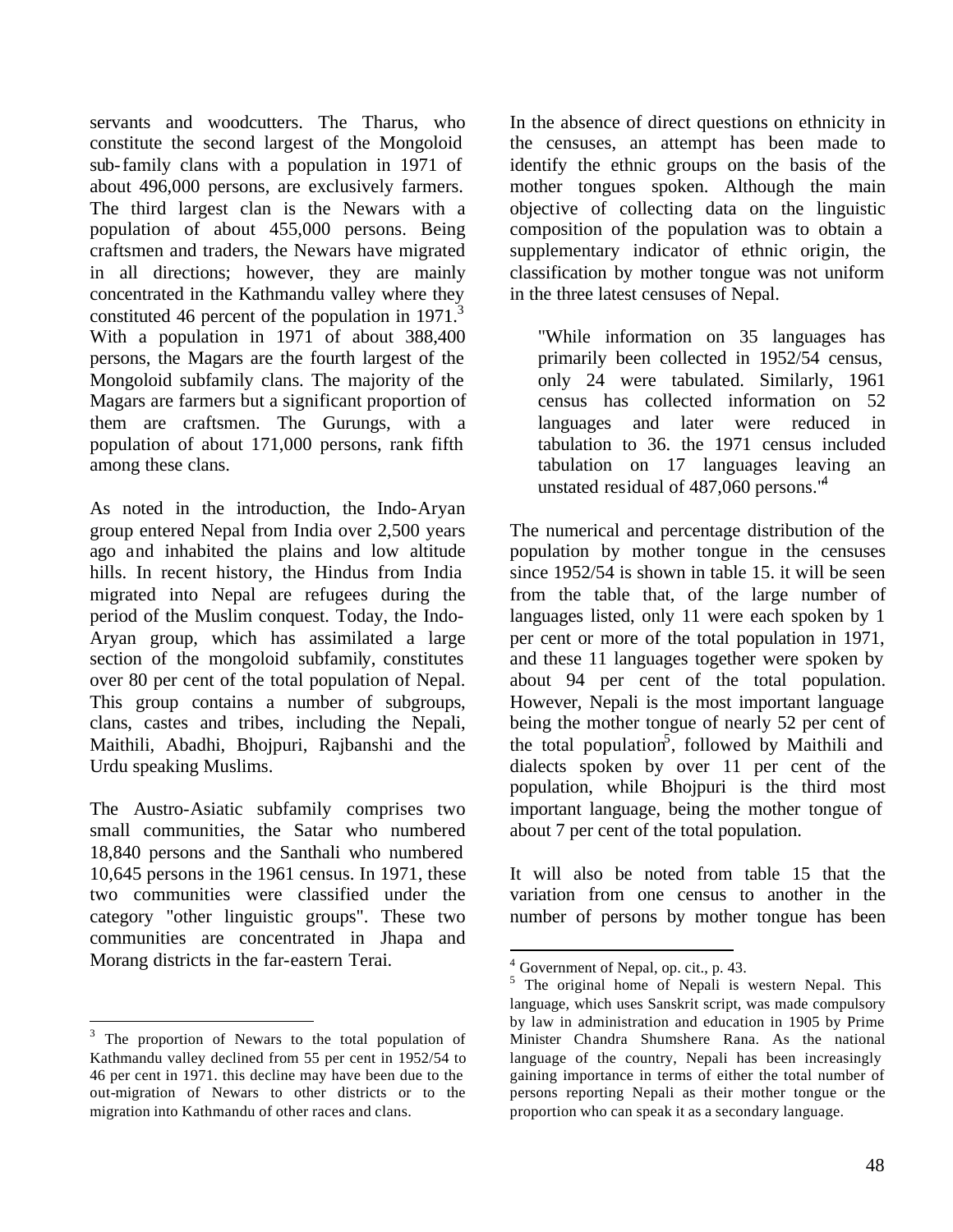more marked in the case of certain languages or dialects. For instance, while no information is available in regard to the number of persons who used Abadhi as their mother tongue in 1952/54, this language was reported to be the mother tongue of 447,090 persons in 1961 and of 316,950 persons in 1971. It is probable that in the 1952/54 census, the Abadhi language might have been included in the "unknown" or "other languages" category. Similarly, the Morang and Hindi languages spoken by a significant number of persons in 1952/54 and in 1961 have been omitted in the 1971 classification.

"Overlapping, particularly among languages sharing common ancestral descent is a strong possibility for causing these differences in the presentation of the linguistic composition. Hindi, for example, has been the rallying point of Maithili, Bhojpuri and Abadhi languages predominantly spoken in the Terai. Most probably transfer of persons across Hindi to Maithili, Bhojpuri and Abadhi or their dialects is the acceptable explanation for

| Table 15. Numerical and percentage distribution of the population by mother tongue, 1952/54, 1961 and |      |  |  |
|-------------------------------------------------------------------------------------------------------|------|--|--|
|                                                                                                       | 1071 |  |  |

| 17/1                        |               |          |               |          |               |       |  |  |  |  |
|-----------------------------|---------------|----------|---------------|----------|---------------|-------|--|--|--|--|
|                             |               | 1952/54  |               | 1961     | 1971          |       |  |  |  |  |
| Languages                   |               |          |               |          |               | Per   |  |  |  |  |
|                             | <b>Number</b> | Per cent | <b>Number</b> | Per cent | <b>Number</b> | cent  |  |  |  |  |
| Nepali                      | 4013567       | 48.7     | 4796528       | 51.0     | 6060785       | 52.4  |  |  |  |  |
| Maithili and dialects       | 918211        | 11.1     | 1130402       | 12.0     | 1327242       | 11.5  |  |  |  |  |
| <b>Bhojpuri</b>             | 16335         | 0.2      | 577357        | 6.1      | 806480        | 7.0   |  |  |  |  |
| Tamang                      | 494745        | 6.0      | 528812        | 5.6      | 555056        | 4.8   |  |  |  |  |
| Abadhi                      | n.a.          |          | 447090        | 4.7      | 316950        | 2.7   |  |  |  |  |
| Tharu                       | 359594        | 4.4      | 406907        | 4.3      | 495881        | 4.3   |  |  |  |  |
| Neeari                      | 383184        | 4.7      | 377727        | 4.0      | 454979        | 3.9   |  |  |  |  |
| Magar                       | 273780        | 3.3      | 254675        | 2.7      | 288383        | 2.5   |  |  |  |  |
| Rai                         | 236049        | 2.9      | 239749        | 2.5      | 232264        | 2.0   |  |  |  |  |
| Gurung                      | 162192        | 2.0      | 157778        | 1.7      | 171609        | 1.5   |  |  |  |  |
| Limbu                       | 145511        | 1.8      | 138705        | 1.5      | 170787        | 1.5   |  |  |  |  |
| <b>Bhote Sherpa</b>         | 70132         | 0.9      | 84229         | 0.9      | 79218         | 0.7   |  |  |  |  |
| Morang and dilects          | 106569        | 1.3      | 83986         | 0.9      | n.a.          |       |  |  |  |  |
| Hindi                       | 80181         | 1.0      | 2867          | 0.0      | n.a.          |       |  |  |  |  |
| Rajbansi                    | 35543         | 0.4      | 55803         | 0.6      | 55124         | 0.5   |  |  |  |  |
| Urdu                        | 32545         | 0.4      | 2650          | 0.0      | n.a.          |       |  |  |  |  |
| Sunwar                      | 17299         | 0.2      | 13362         | 0.1      | 20380         | 0.2   |  |  |  |  |
| Satar                       | 16751         | 0.2      | 18840         | 0.2      | 20660         | 0.2   |  |  |  |  |
| Chepang                     | 14261         | 0.2      | 9247          | 0.1      | n.a.          |       |  |  |  |  |
| Thami                       | 10240         | 0.1      | 9049          | 0.1      | n.a.          |       |  |  |  |  |
| Danuwar                     | n.a.          |          | 11624         | 0.1      | 9959          | 0.1   |  |  |  |  |
| Santhali                    | n.a.          |          | 10645         | 0.1      | 3193          | 0.0   |  |  |  |  |
| Other language and dialects | 848390        | 10.3     | 54964         | 0.6      | 487060        | 4.2   |  |  |  |  |
| All languages               | 8235079       | 100.0    | 9412996       | 100.0    | 11555983      | 100.0 |  |  |  |  |

Source: Government of Nepal, *The Analysis of the Population Statistics of Nepal* (Kathmandu, Central Bureau of Statistics, 1977).

the decline in Hindi speaking persons from  $80,181$  in 1952/54 to 2,867 in 1961.<sup>'6</sup>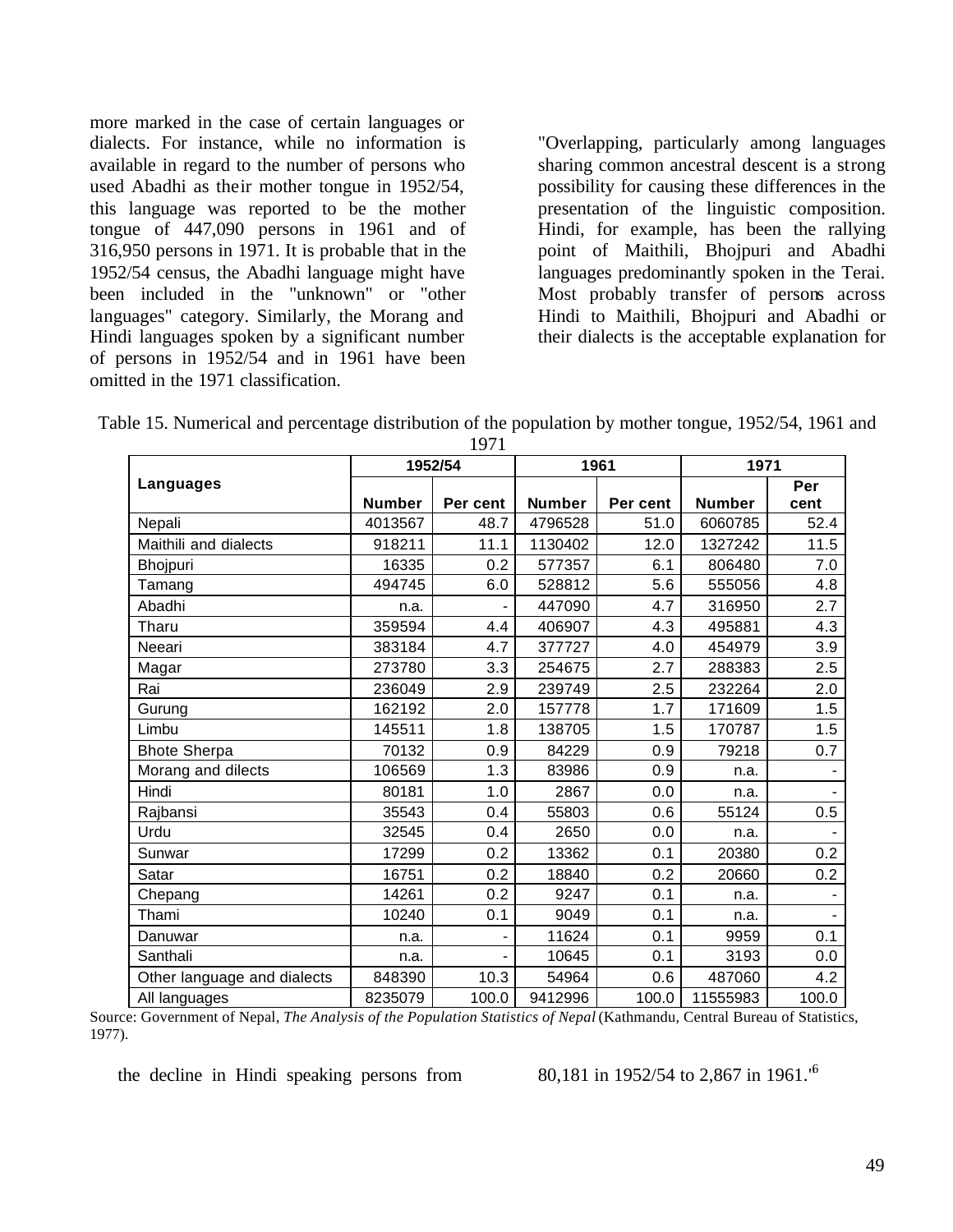The proportionate distribution of the population in each region by major languages is shown in table 16. An interesting demographic feature in Nepal is the concentration of the different linguistic groups in specific regions of the country. Although Nepali is increasingly spoken in every region, it is the mother tongue of the majority of the people living in the eastern and western hills. People who speak Maithili and Bhojpuri are settled mostly in the eastern and east inner Terai. The Newari-speaking population

form the majority of the Kathmandu inhabitants while Tharu and Abadhi are the important mother tongues of the inhabitants of the west, mid-west and far-western Terai. It will also be noticed that over the years there has been a systematic increase in the proportion of the population speaking Nepali in almost all regions.

Broadly speaking, the Mongoloid stock are concentrated in the mountainous and hilly districts of eastern Nepal, and some in western Nepal too.

| Table 16. Percentage distribution of the population of regions by major language, 1952/54, 1961 and 1971 |  |  |  |
|----------------------------------------------------------------------------------------------------------|--|--|--|
|                                                                                                          |  |  |  |

| <b>Regions</b>                         | Nepali | <b>Maithali</b>          | <b>Bhojpuri</b>          | Tamang                   | Abadi          | <b>Tharu</b> | <b>Newari</b> |
|----------------------------------------|--------|--------------------------|--------------------------|--------------------------|----------------|--------------|---------------|
| Eastern hills                          |        |                          |                          |                          |                |              |               |
| 1952/54                                | 51.2   | $\overline{\phantom{a}}$ | $\blacksquare$           | 14.0                     | $\blacksquare$ | -            | 4.5           |
| 1961                                   | 57.3   | $\blacksquare$           | $\overline{\phantom{a}}$ | 12.9                     |                |              | 3.4           |
| 1971                                   | 59.3   | $\overline{\phantom{a}}$ | $\blacksquare$           | 11.7                     | ۰              | -            | 4.0           |
| Kathmandu valley                       |        |                          |                          |                          |                |              |               |
| 1952/54                                | 39.3   | $\blacksquare$           |                          | 4.7                      |                | -            | 55.0          |
| 1961                                   | 41.3   |                          |                          | 5.0                      |                |              | 52.1          |
| 1971                                   | 45.7   |                          |                          | 6.5                      |                |              | 46.2          |
| Eastern and East inner terai           |        |                          |                          |                          |                |              |               |
| 1952/54                                | 9.4    | 46.1                     | 0.1                      | 2.2                      |                | 1.7          | 0.6           |
| 1961                                   | 10.3   | 47.0                     | 23.9                     | 1.7                      |                | 4.1          | 0.7           |
| 1971                                   | 16.5   | 40.9                     | 21.2                     | 2.1                      | 0.1            | 3.0          | 0.7           |
| Central terai                          |        |                          |                          |                          |                |              |               |
| 1952/54                                | 37.9   |                          |                          | 33.1                     |                | 11.7         | 5.2           |
| 1961                                   | 46.9   |                          |                          | 31.4                     |                | 10.0         | 5.5           |
| 1971                                   | 45.9   | 0.1                      | 2.9                      | 16.4                     | 7.2            | 12.5         | 4.0           |
| West, mid- west and Far- western terai |        |                          |                          |                          |                |              |               |
| 1952/54                                | 7.0    | $\overline{\phantom{a}}$ | $\overline{\phantom{a}}$ | $\blacksquare$           |                | 40.0         | 0.4           |
| 1961                                   | 8.1    | $\blacksquare$           |                          | $\overline{\phantom{0}}$ | 58.0           | 33.0         | 0.3           |
| 1971                                   | 22.3   | $\blacksquare$           | 10.1                     | $\blacksquare$           | 26.7           | 32.2         | 0.4           |
| Western hills                          |        |                          |                          |                          |                |              |               |
| 1952/54                                | 83.6   | $\blacksquare$           | $\overline{\phantom{a}}$ | 3.5                      | $\blacksquare$ | 0.4          | 1.7           |
| 1961                                   | 85.1   | $\blacksquare$           |                          | 3.5                      |                | 0.8          | 1.1           |
| 1971                                   | 86.5   | $\blacksquare$           |                          | 3.1                      |                | 0.1          | 1.0           |

Source: Government of Nepal, *The Analysis of the Population Statistics of Nepal* (Kathmandu, Central Bureau of Statistics, 1977).

The Indo-Aryan Stock speaking Nepali have their homes in the western hills and mountains. Comparatively more recent arrivals of the Indo-Aryan stock speaking Maithili, Bjojpuri and Abadhi are settled in the Terai areas near the Indian border.

#### **C. Religious Composition**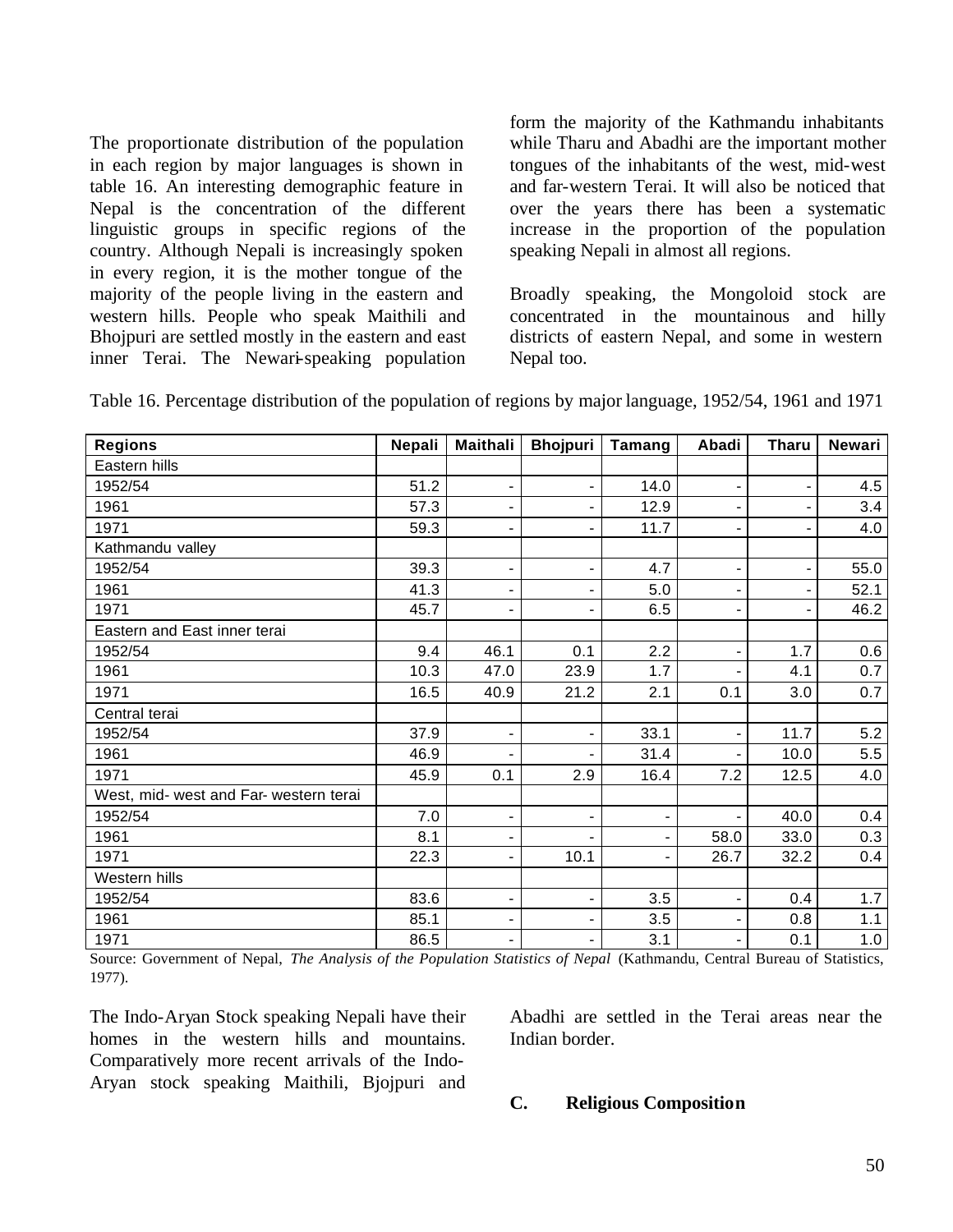As noted earlier, the population censuses of Nepal enumerated five religious: Hinduism, Buddhism, Islam, Christianity and Jainism. These major religious groups are further subdivided into sects. For example, the Hindus are subdivided into five sects, namely, Shiva, Viashnawa, Shakta, and worshippers of Ganesh and the Sun God. The Buddhists are subdivided into three sects, namely, Heenayan, Mahayan and Bajrayan, while the Muslims can be subdivided into Shiya and Sunni. Some communities like the Rais and Limbus of the eastern hills follow their tribal religious practices which resemble neither the Hindus nor the Buddhist religion. Nevertheless, they have been classified as Buddhists or Hindus on the basis of the resemblance of their birth and death rituals to Buddhist or Hindu practices.

Officially, Nepal is a Hindu Kingdom, and this circumstance is of course reflected in its religious composition which has remained more or less stable over the three census years. It will be noted from table 17 that nearly 89 per cent of the people are Hindus; Buddhists constitute about 8 per cent of the population and Muslims another 3 per cent. The Christians and Jains form only a very insignificant proportion of the total population. In Nepal, "there is much intermingling of Hindu and Buddhist beliefs, and many of the persons regarded as Hindus in the census could with much justification be called Buddhists. Neither is an exclusive faith, and many Nepalese regard the country as being about equally divided between Hindus and Buddhists. $\sqrt[n]{}$  The Hindus and Buddhist are interspersed n all regions and fraternally acquiesce. Religious tolerance has been deeply imbibed in the national character of the Nepalese, and followers of both religious ivsit each others temple and worship each other deities.<sup>8</sup>

In Nepal, there is strong association between mother tongue and religious. A vast majority of Nepali speakers are Hindus; those who speak Maithili, Bhojpuri and Abadhi are also entirely Hindus except for a negligible fraction of Muslims. The Magars and the Tharus are one hundred per cent Hindus while the Tamangs and Bhote Sherpas are one hundred per cent Buddhists. The Rai Kiratis and Limbus might have bee mostly umerated as Buddhists.

The religious composition of the population in the various regions is shown in table 18. In all regions the Hindus constitute the majority of the population, while Buddhists rank second in all regions except the western inner Terai, the western Terai and the far-eastern Terai where Muslims rank second in importance. In all regions, except one, the Hindus constitute over 80 per cent of the population and in a few of these over 95 per cent. The highest concentration of Hindus is seen in the far-western hills, which contain over 80 per cent of Nepali-speaking communities. The next highest proportions of Hindus are seen in the western inner Terai and the far-western Terai, where the Tharu community accounts for the majority of Hindus. The lowest proportion of Hindus, about 67 per cent in 1961, was recorded for the central inner Terai where the highest concentration of Buddhists has also been observed. It is in this region that the Tamangs, who are largely Buddhists, constitute over 30 per cent of the population. The second lowest proportion of Hindus was noted in respect of the Kathmandu Valley where the second highest proportion of Buddhist has been noted. Nearly 50 per cent of the population of Kathmandu valley consists of Newars of whom a substantial proportion are Buddhists.<sup>9</sup>

The Muslims, who constitute about 3 per cent of the total population, are found mostly in the Terai region. Small communities of Muslims are, however, found in other parts of the country; in the western hills, they are called Churetas. The highest concentration of Muslims, about 13 per cent in 1961, is observed in western Terai where they constitute the second largest religious group. They also constitute about 9 per cent of the